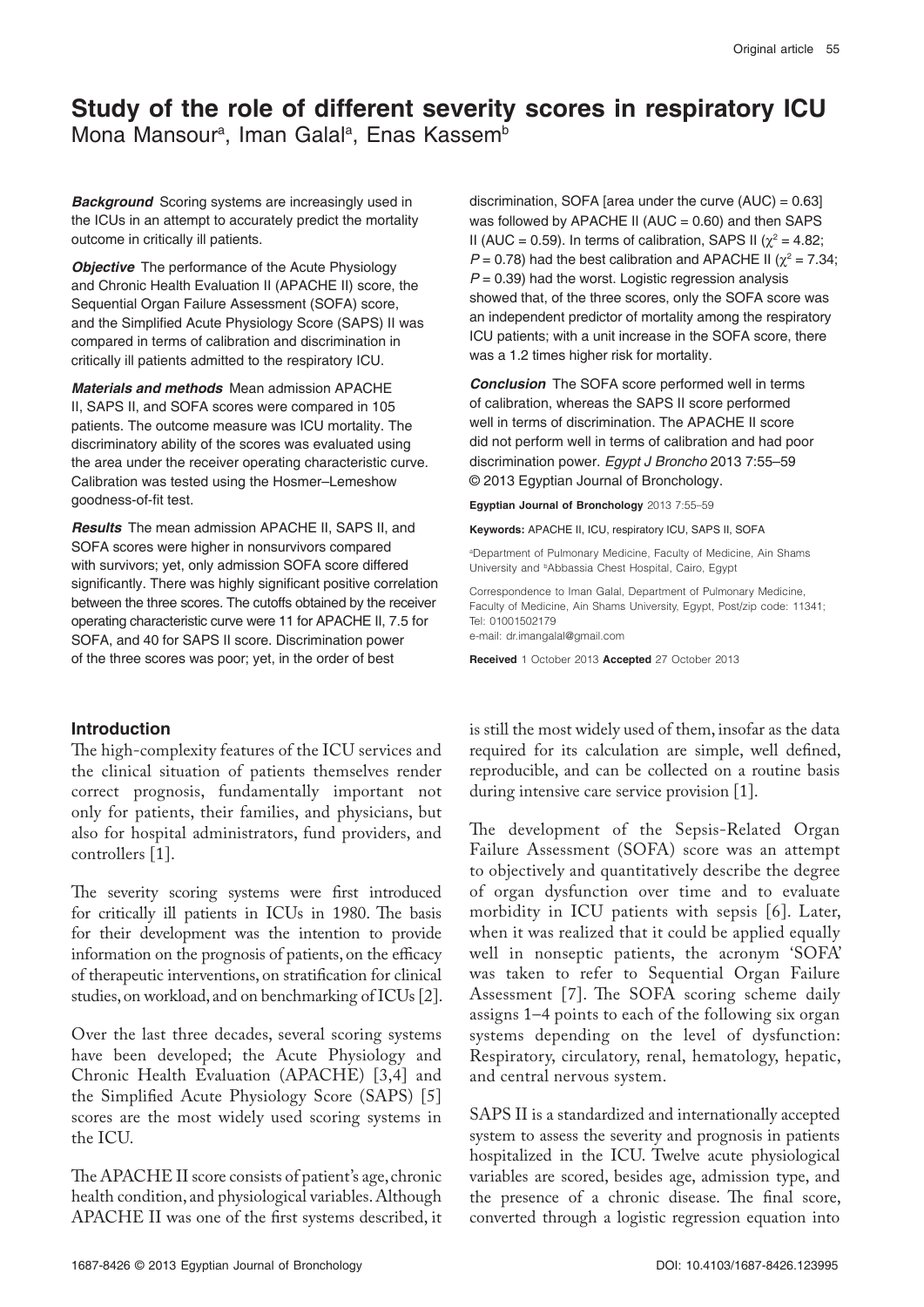probability of hospital mortality, results from the sum of the variable scores, with higher scores corresponding to more severe patient conditions [5].

This study aimed at evaluating the performance of different scoring systems, in terms of calibration and discrimination, and predicting the patients' outcome in the respiratory ICU (RICU).

#### **Materials and methods**

In this prospective observational study, all consecutive patients admitted to the RICU of Abbassia Chest Hospital were enrolled. In all, 105 patients were studied prospectively. Demographic data, admission diagnosis of the patients, comorbidities, and outcome were recorded. For all patients, APACHE II, SOFA, and SAPS II scores were determined on the day of admission to the RICU. The study was approved by the institutional ethics committee.

#### **Statistical analysis**

Parametric data were expressed as minimum, maximum, and mean ± SD, and nonparametric data were expressed as number and percentage of the total. Student's *t*-test was used for comparing the averages of continuous measurements. Correlation between two studied parameters was determined using Pearson's correlation coefficient. The predictive capability of the three scores at the best cutoffs was assessed using the receiver operating characteristic (ROC) curve. Discrimination was tested using the ROC curves and by evaluating areas under the curve (AUC). Observed and predicted mortality was compared using the Hosmer–Lemeshow goodness-of-fit test, in which lower  $\chi^2$  values and higher *P* values (>0.05) indicate good fit. Stepwise logistic regression analysis was used to estimate the predictive ability of the APACHE II, SOFA, and SAPS II scoring systems in assessing outcome. The dependent variable was mortality and the potential independent variables were APACHE II, SOFA, and SAPS II. Statistical significance was set at *P* value less than 0.05. Statistical analyses were performed using Statistical Package for Social Sciences software (SPSS for Windows, version 16.0; SPSS Inc., Chicago, Illinois, USA).

#### **Results**

The study enrolled a total of 105 patients; the mean  $\pm$ SD age was 54.59 ± 15.75 years with a range of 20–88 years, 71 (68%) were male patients and 34 (32%) were female patients. On admission to the RICU, the mean ± SD of APACHE II, SOFA, and SAPS II scores was 16.07 ± 7.31, 4.95 ± 2.49, and 41.17 ± 11.93, respectively. Descriptive data of the included patients are displayed in Table 1. The mean ± SD admission SOFA score was the only score that differed significantly between the survivors and nonsurvivors  $(4.95 \pm 2.49, 6.11 \pm$ 2.76;  $P = 0.028$ , respectively). Although the mean  $\pm$ SD admission scores were not significantly different between the survivors and nonsurvivors for APACHE II (16.07 ± 7.31, 18.77 ± 7.55; *P* = 0.07, respectively) and SAPS II (41.17 ± 11.93, 46.23 ± 15.37; *P* = 0.068, respectively), they were higher in nonsurvivors compared with survivors (Table 2). ROC curve was constructed for each score with respect to the outcome, and accuracy and measure of the AUC were obtained. The efficacy of various scores to discriminate between the survivors and nonsurvivors, as assessed by the AUC, is given in Table 3 and Fig. 1. All the scores tested

|  | Table 1 Demographics and characteristics of the patients |  |  |  |  |
|--|----------------------------------------------------------|--|--|--|--|
|--|----------------------------------------------------------|--|--|--|--|

| Age <sup>a</sup> (years)               | $54.59 \pm 15.75$ (20-88) |
|----------------------------------------|---------------------------|
| Sex (M/F) (%)                          | 68/32                     |
| Admission APACHE II <sup>a</sup> score | $16.07 \pm 7.31$ (4–42)   |
| Admission SOFA <sup>a</sup> score      | $4.95 \pm 2.49$ (1-15)    |
| Admission SAPS II <sup>a</sup> score   | $41.17 \pm 11.93$ (18-90) |
| Diagnosis on admission                 |                           |
| COPD exacerbation                      | 23                        |
| Community acquired pneumonia           | 16                        |
| IPF                                    | 8                         |
| Pleural disease                        | 10                        |
| <b>Bronchiectasis</b>                  | 16                        |
| Tuberculosis                           | 19                        |
| <b>Others</b>                          | 13                        |
| Total                                  | 105                       |
| Mortality $[n (%)]$                    | 58 (55.2)                 |

APACHE, Acute Physiology and Chronic Health Evaluation; COPD, chronic obstructive pulmonary disease; IPF, interstitial pulmonary fibrosis; SAPS, Simplified Acute Physiology Score; SOFA, Sequential Organ Failure Assessment; <sup>a</sup>Data in parentheses represent range.

**Table 2 Comparison between the admission scores of survivors and nonsurvivors**

|                  | Scoring system Survivors ( $N = 47$ ) Nonsurvivors ( $N = 58$ ) |                   |       |
|------------------|-----------------------------------------------------------------|-------------------|-------|
|                  | Mean $\pm$ SD                                                   | Mean $\pm$ SD     |       |
| <b>APACHE II</b> | $16.07 \pm 7.31$                                                | $18.77 \pm 7.55$  | 0.07  |
| <b>SOFA</b>      | $4.95 \pm 2.49$                                                 | $6.11 \pm 2.76$   | 0.028 |
| <b>SAPS II</b>   | $41.17 \pm 11.93$                                               | $46.23 \pm 15.37$ | 0.068 |

APACHE, Acute Physiology and Chronic Health Evaluation; SAPS, Simplified Acute Physiology Score; SOFA, Sequential Organ Failure Assessment.

**Table 3 Predictive probability of APACHE II, SOFA, and SAPS II scores**

| Parameters      | <b>APACHE II</b> | <b>SOFA</b> | <b>SAPS II</b> |
|-----------------|------------------|-------------|----------------|
| Cutoff          | 11               | 7.5         | 40             |
| Sensitivity (%) | 93               | 34          | 53.4           |
| Specificity (%) | 24.1             | 90          | 61.7           |
| Accuracy (%)    | 55.2             | 64.7        | 57.1           |
| <b>AUC</b>      | 0.60             | 0.63        | 0.59           |
| P               | 0.091            | 0.028       | 0.11           |

APACHE, Acute Physiology and Chronic Health Evaluation; AUC, area under the curve; SAPS, Simplified Acute Physiology Score; SOFA, Sequential Organ Failure Assessment.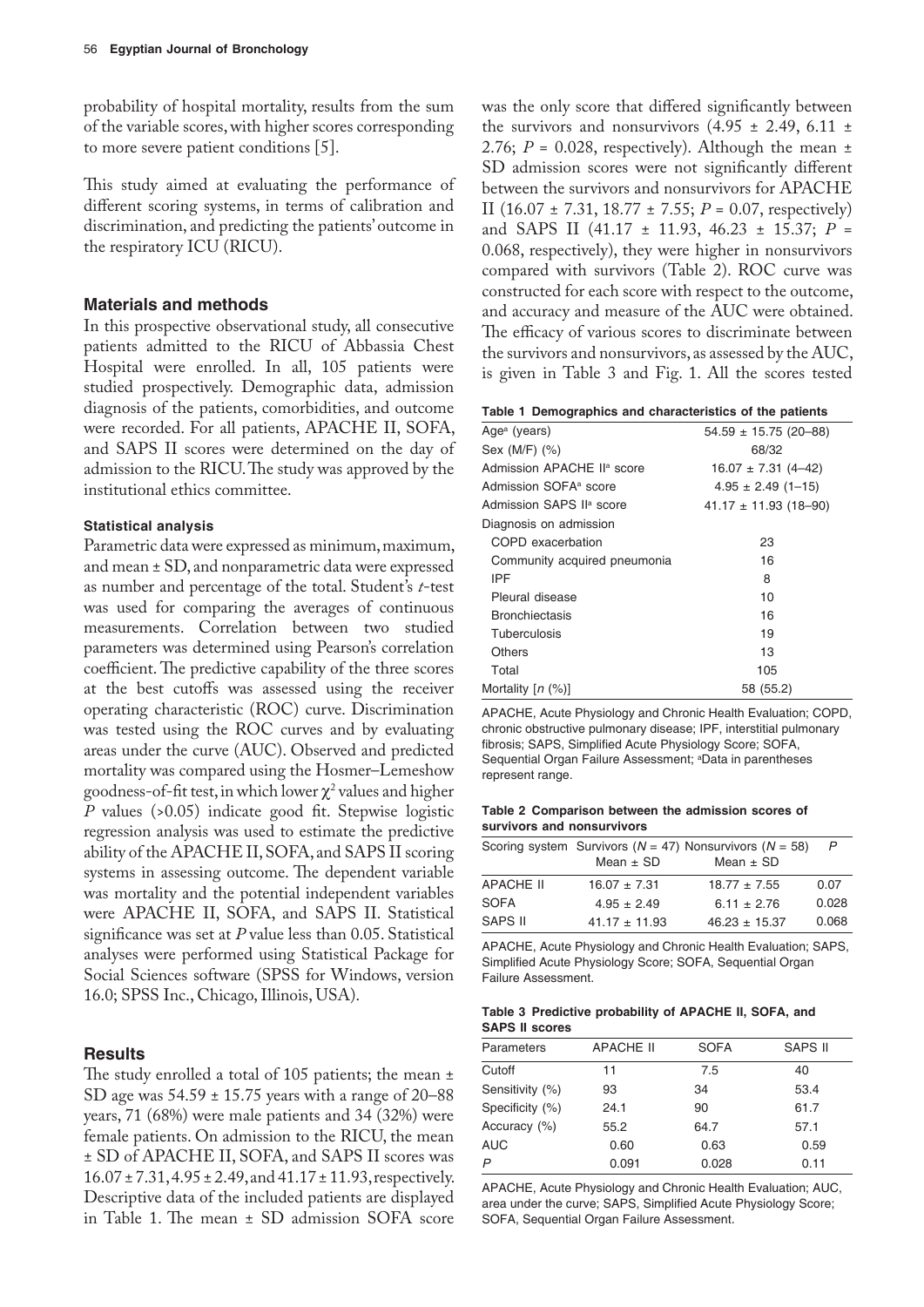had poor discrimination power with AUC less than 0.7; yet, SOFA score performed better (AUC = 0.63) than APACHE II ( $AUC = 0.60$ ) and SAPS II scores  $(AUC = 0.59)$ . The cutoff points obtained by the ROC curve simultaneously considered the best sensitivity and specificity with respect to the addressed variable (Table 3 and Fig. 1). On comparing the actual and expected hospital mortality of the three scores, it was found that APACHE II correctly predicted 83% of survivors and 30% of nonsurvivors with overall 59% predictability, SOFA correctly predicted 74% of survivors and 40.1% of nonsurvivors with overall 59% predictability, and SAPS II correctly predicted 83% of survivors and 28% of nonsurvivors with overall 58% predictability. Logistic regression analysis showed that, of the three scores, only SOFA score was an independent predictor of mortality among the RICU patients; with a unit increase in the SOFA score, there was a 1.2 times higher risk for mortality. Using the Hosmer–Lemeshow goodness-of-fit test for evaluating the calibration of the various scoring systems, it was found that SAPS II  $(\chi^2 = 4.82)$ , with  $P = 0.78$ , had the best calibration and APACHE II ( $\chi^2$  = 7.34), with *P* = 0.39, had the worst (Table 4), suggesting that SAPS II score had the least statistically significant discrepancy between predicted and observed mortality. There was highly significant

**Table 4 Hosmer–Lemeshow goodness-of-fit tests for**

| evaluating the calibration of the scoring systems |          |      |  |
|---------------------------------------------------|----------|------|--|
| Scoring system                                    | $\chi^2$ |      |  |
| <b>APACHE II</b>                                  | 7.34     | 0.39 |  |
| <b>SOFA</b>                                       | 7.2      | 0.3  |  |
| SAPS II                                           | 4.82     | 0.78 |  |

APACHE, Acute Physiology and Chronic Health Evaluation; SAPS, Simplified Acute Physiology Score; SOFA, Sequential Organ Failure Assessment.

**Fig. 1**



ROC curve of APACHE II, SOFA, and SAPS II scores. APACHE II, blue line; SOFA, red line; and SAPS II, violet line. APACHE II, Acute Physiology and Chronic Health Evaluation II; ROC, receiver operating characteristic; SAPS II, Simplified Acute Physiology Score II; SOFA, Sequential Organ Failure Assessment.

positive correlation between the various scoring systems (*P* < 0.01) as assessed by linear regression analysis. The closest correlation was observed between APACHE II and SAPS II scores ( $r^2$  = 0.78) followed by SOFA and SAPS II scores ( $r^2$  = 0.68), whereas the least correlation was observed between APACHE II and SOFA scores  $(r^2 = 0.61)$  (Fig. 2).

#### **Discussion**

In our study, we determined the initial scores of APACHE II, SOFA, and SAPS II during the first 24 h of admission to the RICU. We further compared the performance of these three scores with respect to their calibration and discrimination. The outcome measure was ICU mortality. This study has the advantage of evaluating these scores in the RICU, which was rarely tested in previous studies; instead, general and surgical ICUs were mostly the environment under test.

APACHE II [8] and SAPS II [5] are certainly among the most commonly used and validated tools for predicting outcome in the ICUs. An ideal scoring system should be able to predict mortality rate correctly,





Correlation between the three scores. APACHE II, Acute Physiology and Chronic Health Evaluation II; SAPS II, Simplified Acute Physiology Score II; SOFA, Sequential Organ Failure Assessment.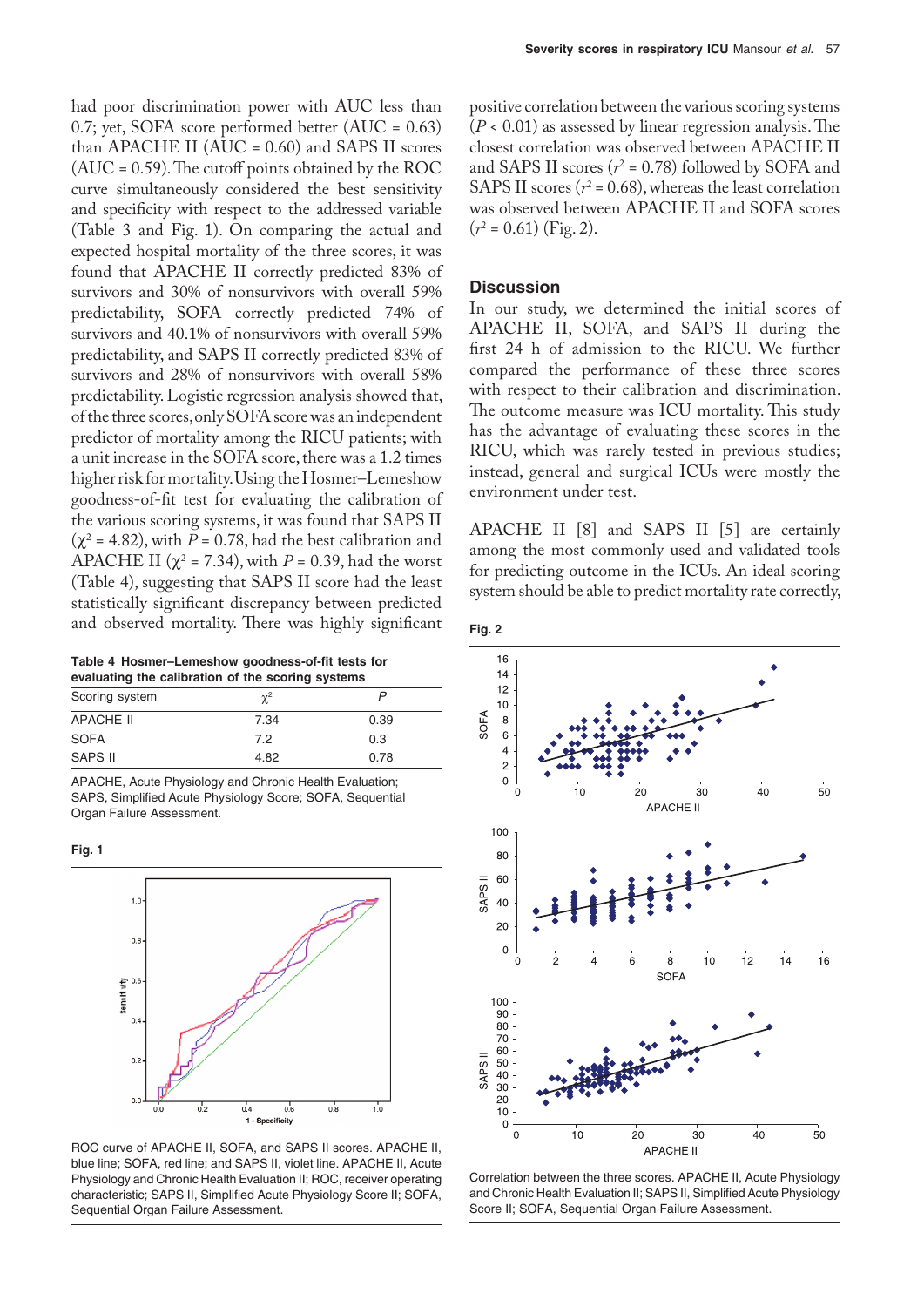that is predicted mortality rate should be close to the actual mortality rate; should be well calibrated, that is it should be able to provide risk estimate corresponding to the observed mortality; should have high levels of discrimination, that is it should be able to identify the patients who are at higher risk of dying; should be easy to compute; and should be based on easily available patient parameters. Furthermore, it also has to be dynamic, reflecting the change in management and case mix over time [9].

In our study, the mean admission APACHE II, SAPS II, and SOFA scores were higher in nonsurvivors compared with survivors; yet, only admission SOFA score differed significantly between survivors and nonsurvivors. Similarly, several studies reported that admission APACHE II [10–12] score and SAPS II [11] score did not differ significantly between survivors and nonsurvivors and did not have an influence on the risk for mortality in ICU patients. Furthermore, some studies [13–15] were in agreement with our findings with respect to admission SOFA score that differed significantly between survivors and nonsurvivors. Yet, owing to the difference in the study population with respect to the type of ICU under study and the diagnosis on admission besides the knowledge that in some studies the repetitive daily scores were used instead of the admission scores, some studies reported that APACHE II [16,17] and SAPS II [18] score differed significantly between survivors and nonsurvivors.

The performance of the prognostic models encompasses two objective measures: Calibration and discrimination [19]. Calibration refers to how closely the estimated probabilities of mortality correlate with the observed mortality over the entire range of probabilities. Discrimination refers to how well the model discriminates between individuals who will live and those who will die. The study showed that APACHE II score had the poorest calibration power, SAPS II score showed good calibration, and the calibration power of SOFA score was intermediate between APACHE II and SAPS II scores. The overall discriminatory capability of all the three scoring models, as measured by the AUC of ROC, was generally poor; yet, it was better for the SOFA score compared with the APACHE II and SAPS II scores. Similarly, in a study by Halim *et al.* [20], the discrimination power of SOFA score was better than that of APACHE II score. In a recent study by Sakr *et al.* [21], calibration was worst for APACHE II score compared with SAPS II score, which showed good calibration. Although the APACHE II score carried the highest sensitivity at the selected cutoff, the specificity of this score was very low, whereas the

specificity and the overall accuracy of the SOFA score was the highest among the three scores. Although the APACHE II index was not developed for assessing individual prognoses, ICU physicians and medicine as a whole have yearned for such predictive ability. Thus, many studies have attempted to assess the use of this index with this purpose in mind [22]. Accordingly, if the utility of APACHE II score for assessing patients' outcome in ICU is mandatory, it would be more reliable to combine this score with other scores for more accurate results.

When the three scores were tested, only SOFA score was found to be an independent predictor of mortality among the RICU patients; with a unit increase in the SOFA score, there was a 1.2 times higher risk for mortality.

The correlation between the three scores was significantly positive. A similar strong positive correlation was found between admission SOFA and APACHE II scores in other studies [15,23]. This significant positive correlation observed in our study might suggest that the overall performance of combining these scores can improve the accuracy of individual scores.

Our study tested these scores in the RICU; differences in the ICU types, ethnicity, pattern of disease, critical care offered to patients, and admission criteria might lead to different results.

The study has some limitations. The small sample size is the most important limitation, as it might influence the evaluation of calibration and discrimination of the scores. Furthermore, repetitive scores were lacking in this study. Finally, no followup data of the patients discharged from the RICU were available. It can be concluded that SOFA score has better discriminatory power, whereas SAPS II score has better calibration. These findings were not surprising on the basis of the understanding that it is impossible for any model to have perfect calibration and discrimination at the same time [24]. Yet, more studies are needed on a larger number of patienºs to support our findings.

## **Acknowledgements Conflicts of interest**

None declared.

### **References**

- **1** Chiavone PA, dos Santos Sens YA. Evaluation of APACHE II system among intensive care patients at a teaching hospital. *Sao Paulo Med J*  2003; **121**:53–57.
- **2** Schusterschitz N, Joannidis M. Predictive capacity of severity scoring systems in the ICU. *Contrib Nephrol* 2007; **156**:92–100.